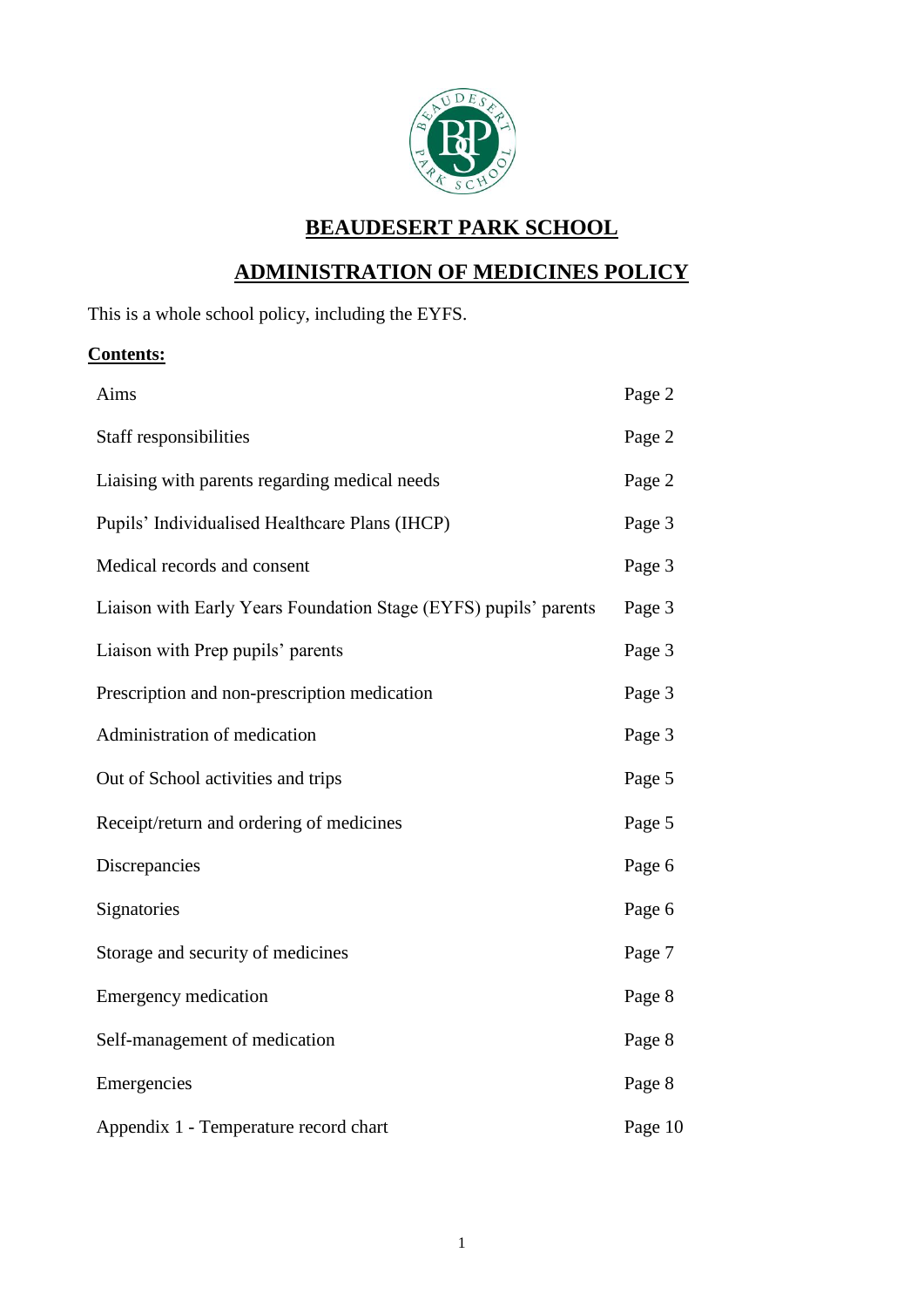#### AIMS

- To ensure that all medicines are used safely and effectively.
- To ensure that all medicines are used appropriately to meet the needs of the individual pupils.
- To provide information and guidance which will allow staff to operate safely and in accordance with current legislation.
- To ensure the correct storage and disposal of medication.

#### 1. STAFF RESPONSIBILITIES

1.1 All staff employed or engaged by Beaudesert Park School ("the School") who order, store, prepare, administer, prescribe, or dispose of medicines as part of their role, must be familiar with the content of both the Administration of Medicines Policy and the First Aid and Medical Health Policy and follow them where applicable in their roles and responsibilities.

1.2 All Registered Nursing staff have a professional responsibility to practise within the bounds of the Nursing and Midwifery Council (NMC) (2018) Code of Professional Conduct.

#### 2. LIAISING WITH PARENTS REGARDING MEDICAL NEEDS

2.1 The School promotes ongoing communication with parents to ensure that all of our pupils' specific medical needs are identified and met. Parents are responsible for notifying the School if their child develops a medical condition which requires specific support and/or the administration of either prescription or non-prescription medication within the School.

2.2 The School requests that medication is only taken into School if it is essential – where it would be detrimental to the pupil's health not to administer medication during the school day. Where possible, medicines should be taken home before and after attending School.

#### 3. PUPIL'S INDIVIDUALISED HEALTH CARE PLANS

3.1 Where a pupil has long-term or complex health needs, the School Nurse will work in partnership with parents and the child to produce an Individual Health Care Plan (IHCP) that supports their medical needs in school.

3.2 Once in place and implemented, the School Nurse is responsible for ensuring that the IHCP is being adhered to within School.

3.3 The IHCP will be reviewed at regular intervals in agreement with the parents and child, but as a minimum at least yearly.

3.4 Parents are responsible for informing School of any medical changes so that any subsequent alterations to the IHCP can be made in a timely manner.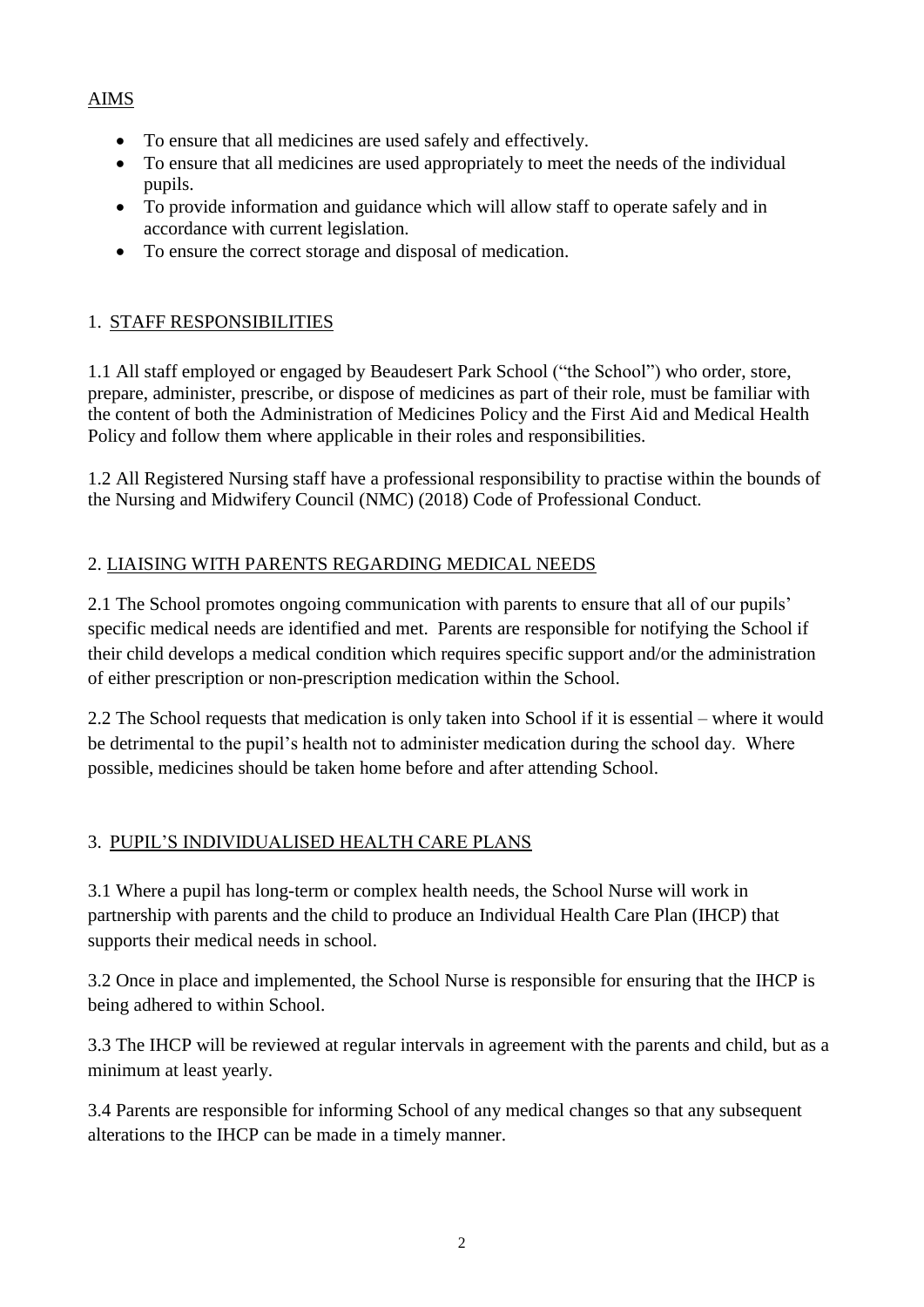#### 4. MEDICAL RECORDS AND CONSENT

4.1 Parents of all pupils in School are required to complete a medical questionnaire/personal data form before the child joins School. Update forms are sent out yearly to parents and it is the parents' responsibility to ensure that School is notified of any changes or new additions.

4.2 Parents are required to provide written parental consent forms for their child to receive prescription medicines, non-prescription medications and first aid whilst in the School's care.

#### 5. LIAISON WITH EARLY YEARS FOUNDATION STAGE (EYFS) PUPILS' PARENTS

- 5.1 Parents are informed on the same day of any medication which has been administered to their child, or as soon as is reasonably practicable.
- 5.2 It is the parents' responsibilities to confirm to the school if a child has received any medication on the morning of the school day.

#### 6. LIAISON WITH PREP SCHOOL PUPILS' PARENTS

6.1 Parents of non-boarding pupils are informed on the same day, or otherwise as soon as reasonably practicable, of any medication which has been administered to their child.

6.2 If a pupil is boarding in the evening, the School Nurse will ensure that Matron and /or the Houseparents' are aware of any medication which has been administered to the pupil earlier the same day.

#### 7. PRESCRIPTION AND NON-PRESCRIPTION MEDICATION

7.1 Staff will not administer any prescribed medication unless it has been prescribed for that particular pupil by a doctor, dentist, or nurse. In the EYFS, medicines containing aspirin should only be given if prescribed by a doctor.

7.2 Staff will only administer non-prescription medications as listed in the non-prescription medication list with written consent from parents.

7.3 Should parents wish for their child to have medication not specified within the non-prescription list, for example a multi-vitamin preparation, staff will only administer this with written confirmation using the "Parental Agreement for School to Administer Medicine" form.

#### 8. ADMINISTRATION OF MEDICATION

8.1 Staff who administer medication receive training and retraining appropriate to the tasks they are asked to perform. This is via an online Medicines Awareness in Schools course every 2 years.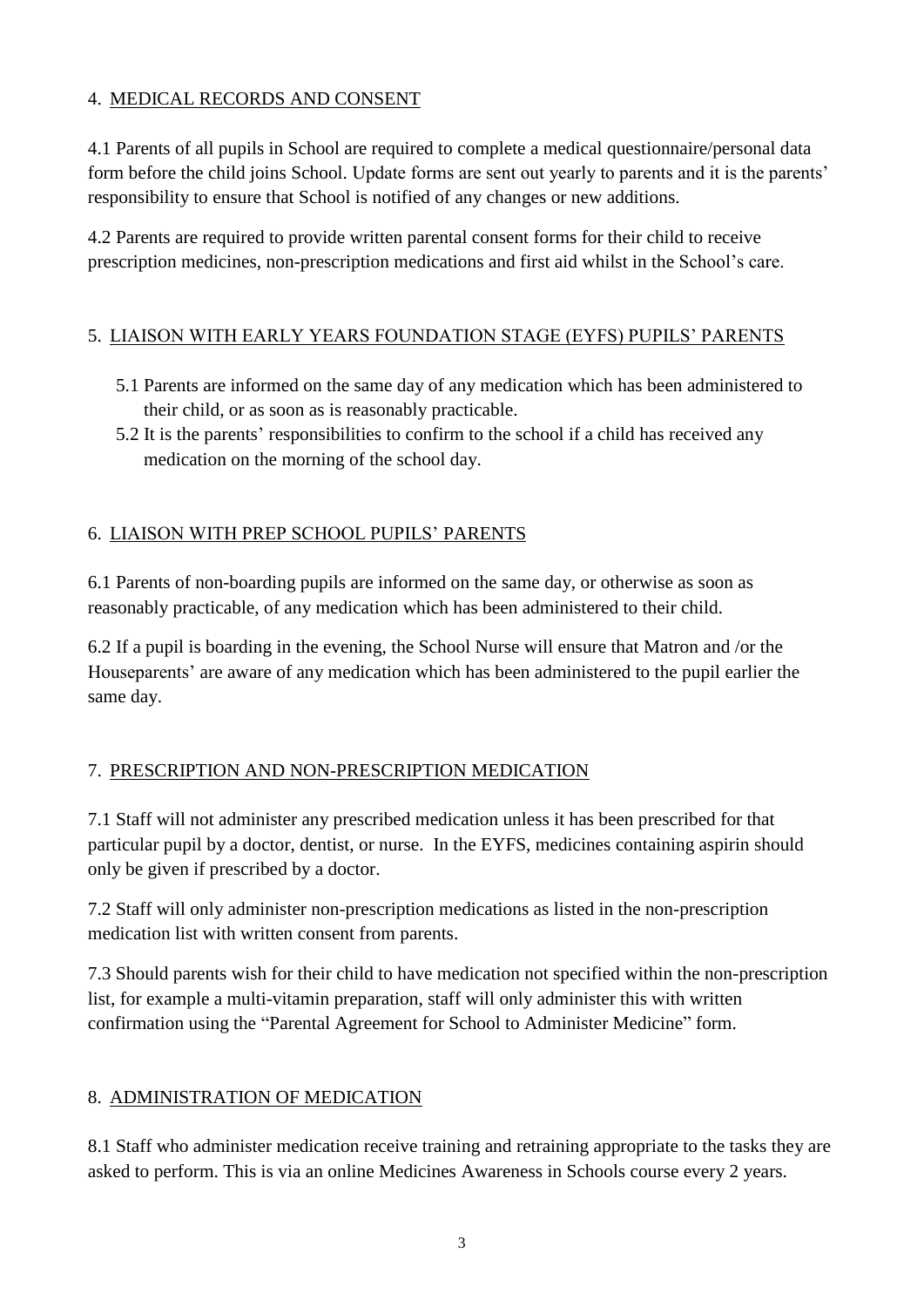8.2 Staff have a basic knowledge of any medication they give including the reason for giving it and any possible adverse side effects.

8.3 Facilities are available to enable staff to wash their hands before and after administering medication and to clean any equipment used before or after use.

8.4 Ideally, medication administration takes place in the same room as where the medication is kept.

8.5 Pupils receiving medication are asked to attend the Surgery at prescribed times during the course of their medication to receive their treatment.

8.6 Medication is only administered to one child at a time.

8.7 Before administering medication the member of staff will check:

• the child's identity

• that there is written consent from a parent/carer or an identifiable prescription label on the medication

• that the medication name, strength and dose instructions match the details on the consent form

- that the name on the medication label is that of the child being given the medication
- that the medication to be given is in date
- that the child has not already been given the medication

8.8 If there are any concerns about giving a medication to a child, then the member of staff must not administer the medication but check with the parent or a health professional, documenting any action taken.

8.9 Immediately after administering, or supervising the administration of medication, the pupil's school medical record is updated with the time, dose and details of the medication a and electronically signed.

8.10 Administration of controlled drugs is recorded in the controlled drugs register at the time of administration, witnessed, and signed by a Matron/School Nurse or trained staff member, as well as recorded in the pupil's health record.

8.11 When a medication cannot be administered in the form in which it is supplied e.g., a capsule cannot be swallowed, written instructions on how to administer the medication must be provided by the parent, following advice from a healthcare professional.

8.12 If a child refuses to take a medication they are not forced to do so. Refusal is documented and agreed procedures followed. Parents are informed as soon as possible on the same day.

8.13 If the medication and/or dosage needs to be changed or discontinued the School Nurse or Matron must be informed in writing by the parent, with supporting evidence from relevant healthcare professional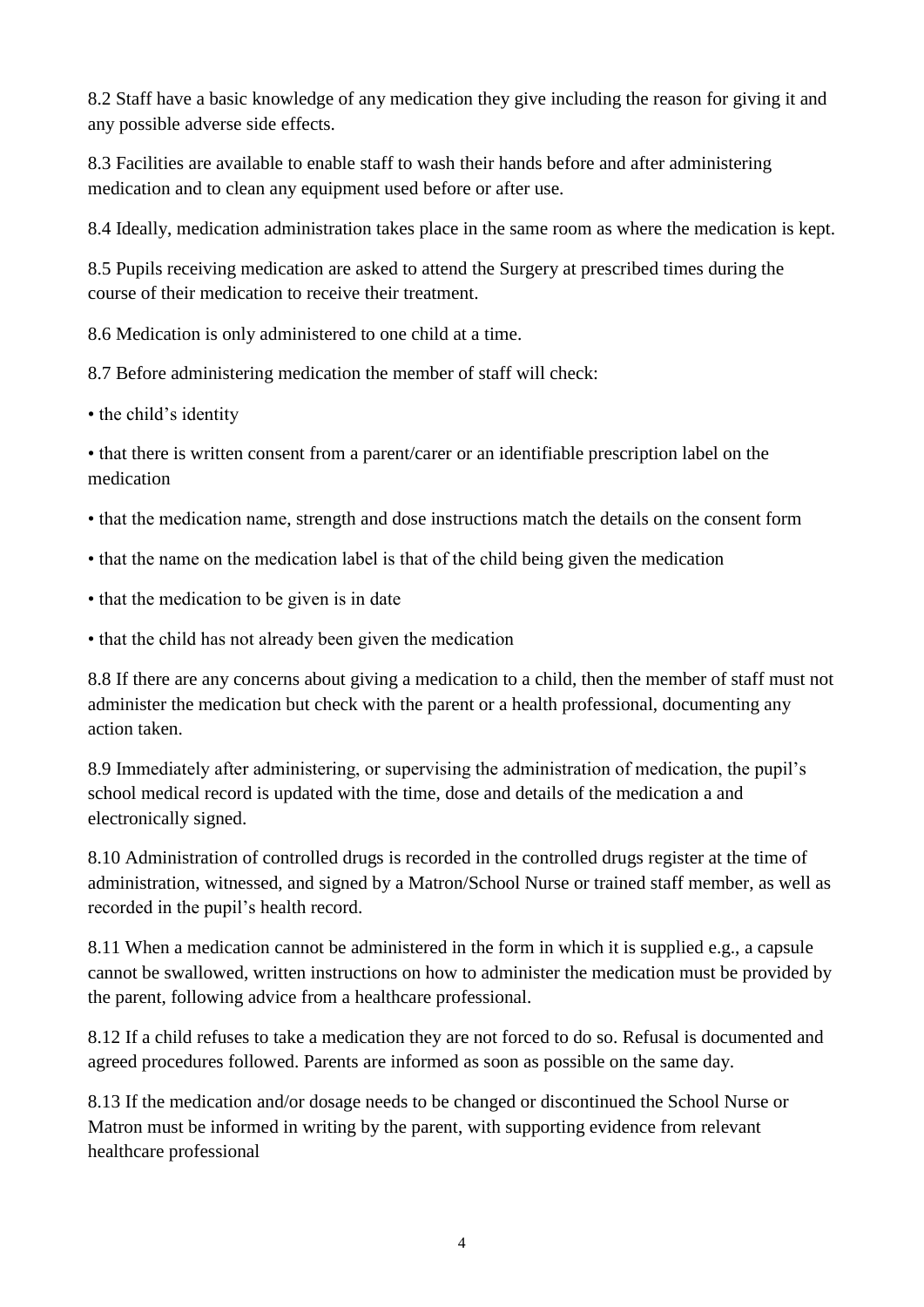#### 9. OUT OF SCHOOL ACTIVITIES AND TRIPS

9.1 If medication is required during a school trip it is carried by the child if this is normal practice e.g. asthma inhalers. If not, then the medication is carried by a member of staff who is responsible for administering the medication.

9.2 If trips outside of the UK are being considered, parents may need to seek advice from the child's clinician or pharmacist on the timings of medication, especially those such as medication for epilepsy.

9.3 It may be advisable to seek information on the carriage of medication, for example specific advice about the carriage of Controlled Drugs. Further information is obtainable from the following NHS website link:

#### <https://www.nhs.uk/chq/Pages/2593.aspx?CategoryID=70&SubCategoryID=175>

In addition, it may be advisable to contact the airline for advice on the carriage of medication in hand luggage, particularly if liquid medication, insulin, or adrenaline auto-injectors are involved.

9.4 The School Nurse informs all members of Beaudesert School staff who have responsibility for the child during out of school activities about the need for medication and what to do should a medical emergency arise. The accessibility of medication, particularly for use in an emergency, may need to be reviewed if the staff running the activity are different from the normal school staff responsible for the supervision or administration of medication.

#### 10. RECEIPT/RETURN AND ORDERING OF MEDICINES

10.1 All Prescription medicines should be handed directly to the School Nurse or Matron in the original package/bottle labelled by the pharmacist.

10.2 Medication brought into School should be handed over by the parent to the School Nurse or Matron unless it has been previously agreed that the child can carry their own medication, e.g., reliever inhaler - see self-management of medication section.

10.3 The School Nurse or Matron records the receipt and return of all medicines.

10.4 The receipt of Controlled Drugs is witnessed and recorded by the School Nurse or Matron and a secondary witness, as per best practice guidelines (NICE guideline NG46 Controlled drugs: safe use and management, 2016), and recorded in the controlled drugs register.

10.5 It is the parents/carers responsibility to provide the School with the medication required. The medication should be as dispensed, in the original container and must be clearly labelled with:

- name of child
- name of medication
- strength of medication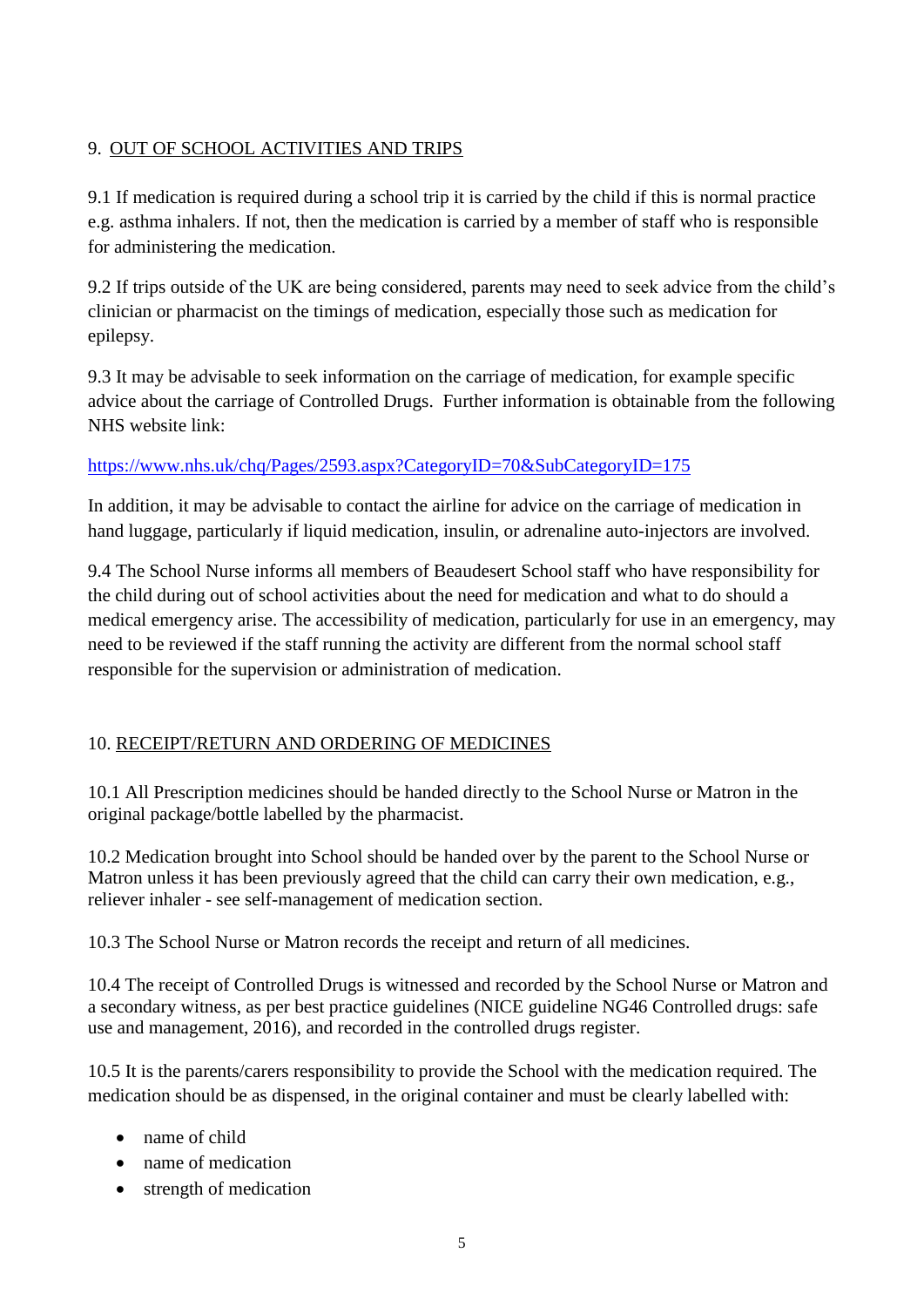- how much to give i.e., dose
- when it should be given
- length of treatment /stop date, where appropriate
- any other instructions
- expiry date (where there is no expiry date the medication should have been dispensed within the last 6 months)
- NB: The label "To be taken as directed" does not provide sufficient information. Precise information must be supplied.

10.6 It is the parents' responsibility to make sure that medication is collected and replenished when needed.

10.7 Parents should collect all medicines belonging to their child at the end of each term and are responsible for ensuring that any date-expired medication is collected from School.

10.8 The School Nurse is responsible for ordering stock of non-prescription medicines as necessary - order documents are signed by the School Nurse, a copy of which is kept in the Surgery.

10.9 On receipt of medicines the order is checked against the requisition to ensure that the delivery is correct.

10.10 Any discrepancies are documented and investigated further without delay.

10.11 Medication is entered onto a stock control sheet once counted and verified.

10.12 Medication is stored as per manufacturer's guidelines, in the designated safe storage place e.g., locked box within a locked cupboard.

## 11. DISCREPANCIES

11.1 Any discrepancies in medications received, or stock kept must be dealt with immediately by a qualified member of staff.

11.2 The discrepancy must be reported to the line manager.

## 12. SIGNATORIES

12.1 A record is kept of all members of staff that have been authorised to administer medicines.

12.2 The record includes their printed name and signature.

12.3 The School Nurse is responsible for ensuring any new members of staff are added to the list of authorised signatories.

12.4 This list is reviewed annually to ensure it is up to date.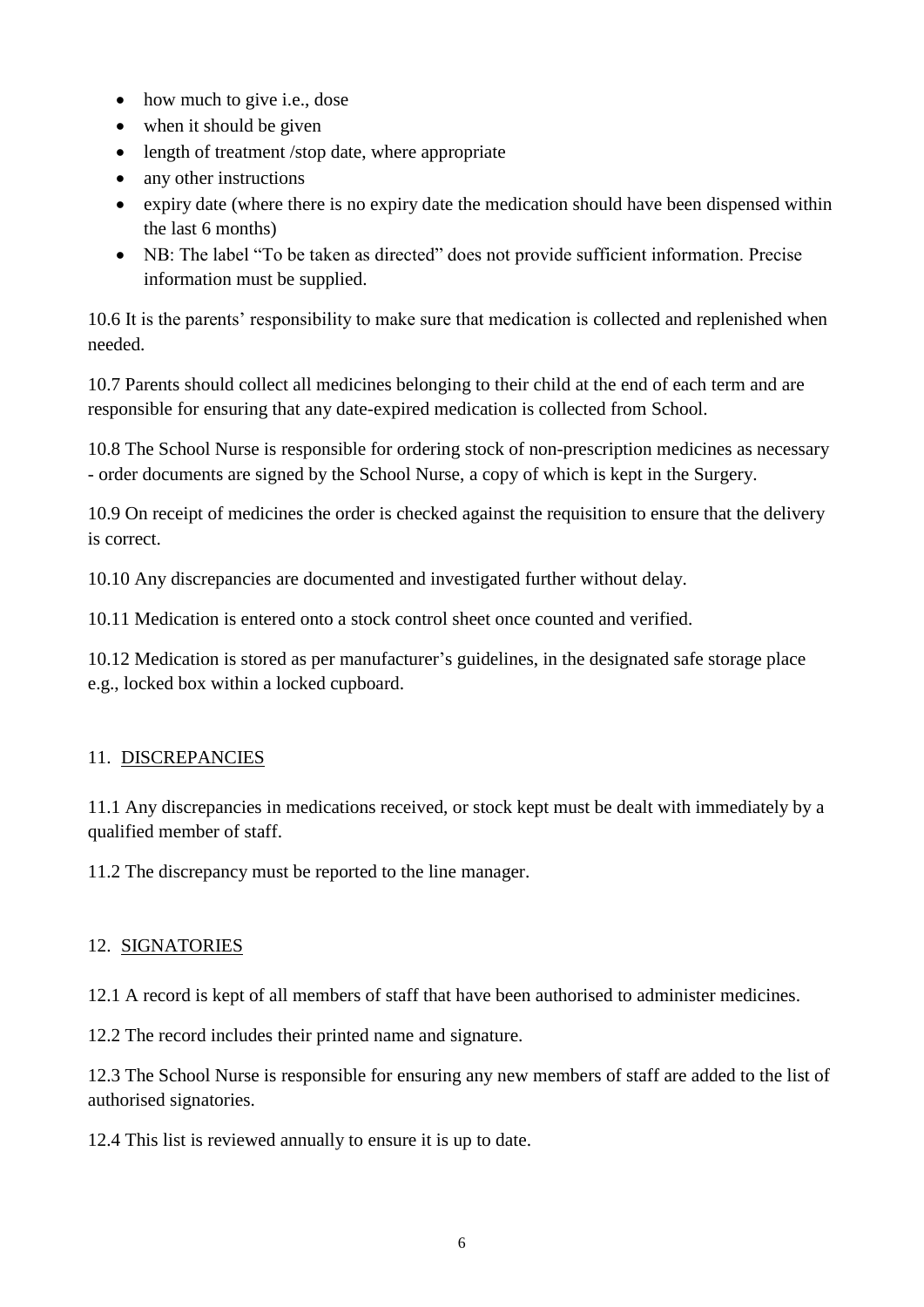#### 13. STORAGE AND SECURITY

13.1 All medicines are stored in a lockable medicine cupboard.

13.2 All controlled drugs are stored in a lockable medicine cabinet which is attached to an inner wall within a lockable medicine cupboard, with the controlled drugs register.

13.3 All medicines are stored in the original container in which they were dispensed, together with the prescriber's instructions for administration.

13.4 All medicines are stored in accordance with the information leaflet found in the dispensed medication, and in accordance with any instruction on the label.

13.5 All medicines requiring refrigeration are stored in the refrigerator located in the School Nurse Surgery (this refrigerator is situated behind a lockable cupboard door).

13.6 All medicines in locked storage are kept at below 25°C (in line with the School's ambient temperature), or in the case of refrigerated items between 0 and 8°C.

13.7 The Surgery has a thermometer with tell-tale function located within the medicine's cupboard. This thermometer can advise regarding ambient temperatures at any time if required. If the temperature of the room is recorded as exceeding 25°C or dropping below 8°C, the Estates Manager must be notified, and appropriate steps taken to manage this.

13.8 The Surgery's refrigerator has a thermometer located within it and daily checks of temperatures are recorded by the School Nurse on duty and recorded on the temperature record chart – please see Appendix 1.

13.9 If the temperature of the refrigerator is outside of recommended limits, steps should be taken to notify management as soon as possible. The manufacturer should be contacted for advice and support.

13.10 The temperature recording form is kept for two years before it is destroyed.

13.11Keys to the surgery, medicine cabinet, the medicine cupboard, filing cabinet and the refrigerator are held by the School Nurses, houseparents' and Matrons only.

13.12 Authorised staff members are responsible for the safe keeping of the keys.

13.13 Any loss of keys must be immediately reported to the Estates Manager and an incident form completed.

#### 14. EMERGENCY MEDICATION

14.1 For those pupils and staff prescribed with a reliever inhaler, inhalers are accessible at all times and are situated as follows:

- Children in the Prep School keep their inhalers in designated pigeonholes in the surgery lobby or in the child's classroom in agreement with teaching staff.
- For children in the Pre-Prep they are kept in a dedicated medical supplies cupboard in the Pre-prep hallway. They are accessible at all times.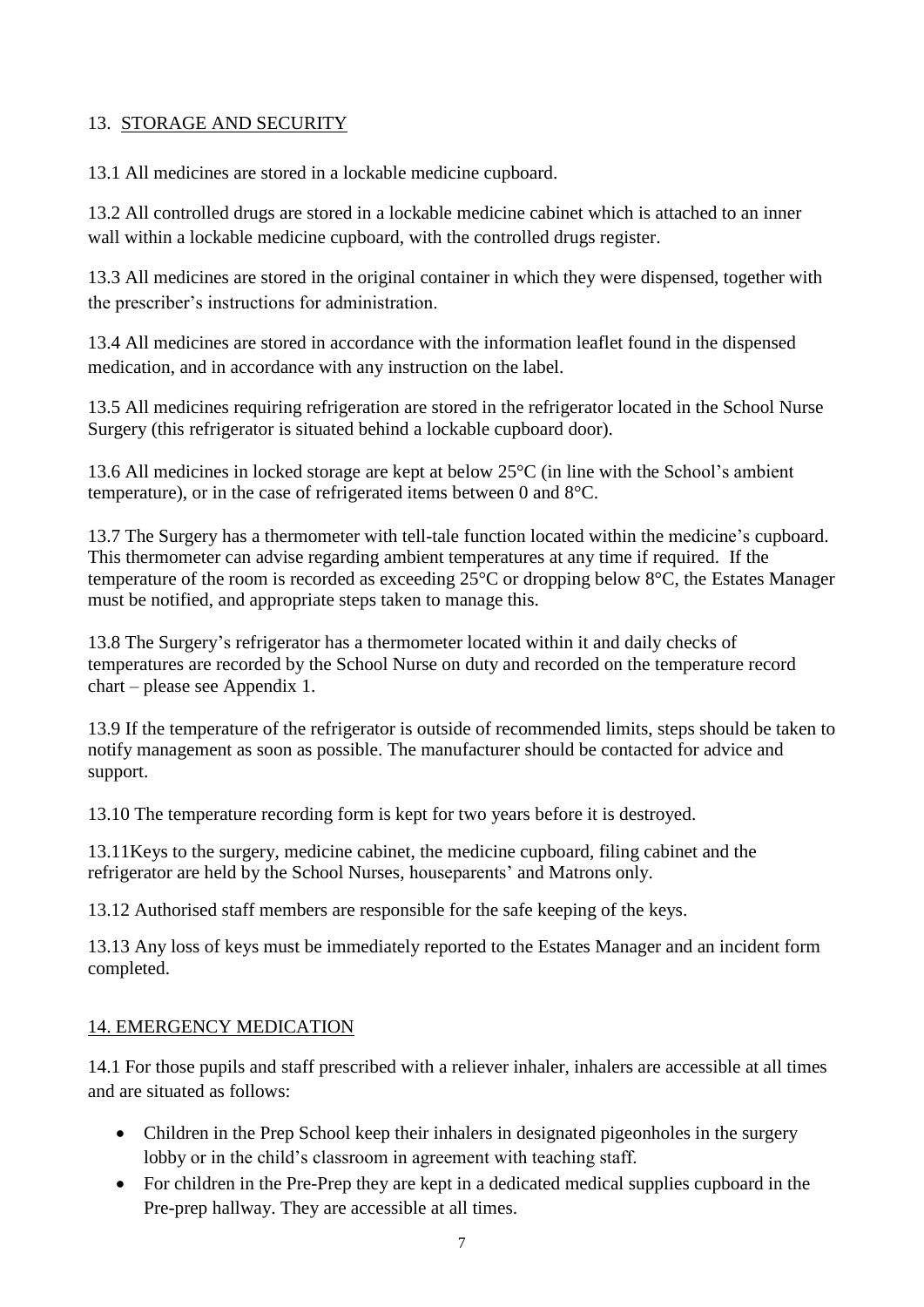Staff are responsible for the safe and accessible storage of their own inhalers on their person or within their personal belongings.

14.2 Teaching staff are responsible for ensuring that the children's inhalers are taken to games and for returning them afterwards. As a child matures and progresses into the latter year groups at School, they will be encouraged to participate in decisions about their medication and it may be appropriate for them to manage their own inhalers – please see section 15 on self-management.

14.3 The School has emergency Salbutamol inhalers for use if children do not have their own. Parents are responsible for providing written parental consent for use of the emergency Salbutamol inhaler included as part of their child's individual healthcare plan.

14.4 Children identified as suffering with anaphylaxis keep their prescribed adrenaline autoinjectors in personalised emergency bags in an unlocked cupboard in the surgery lobby, or on their person with parental consent.

14.5 The School Nurse, in conjunction with the teaching staff, is responsible for ensuring that the children's adrenaline autoinjectors are taken to the games field or on away trips and for returning them afterwards. In Pre-Prep, adrenaline autoinjectors are kept in the Pre-Prep School Office.

#### 15. SELF-MANAGEMENT OF MEDICATION

15.1 The age at which children are ready to take care of and be responsible for their own medication varies. Children in school are encouraged to participate in decisions about their medication and supported to take responsibility for their own medication if appropriate, e.g., collecting asthma inhalers for sport.

15.2 Decisions about the level of supervision required and the custody of medication are taken in partnership with parents and the child.

#### 16. EMERGENCY PROCEDURES

16.1 In the event of an emergency related to the administration of medicine, the School Nurse is called as soon as possible, if not already present. If the School Nurse does not consider they are able to deal with the presenting condition, then they continue any first aid or medical treatment being provided, whilst another person calls 999 for the emergency services.

#### 17. NEW PROCEDURES DUE TO COVID-19

Any medication brought into school will be received by the school nurses into a new sealed collection bag and stored as per storage and security guidelines detailed in section 13.

Appropriate personal protective equipment (PPE) will be worn in accordance with current Government guidelines, as necessary.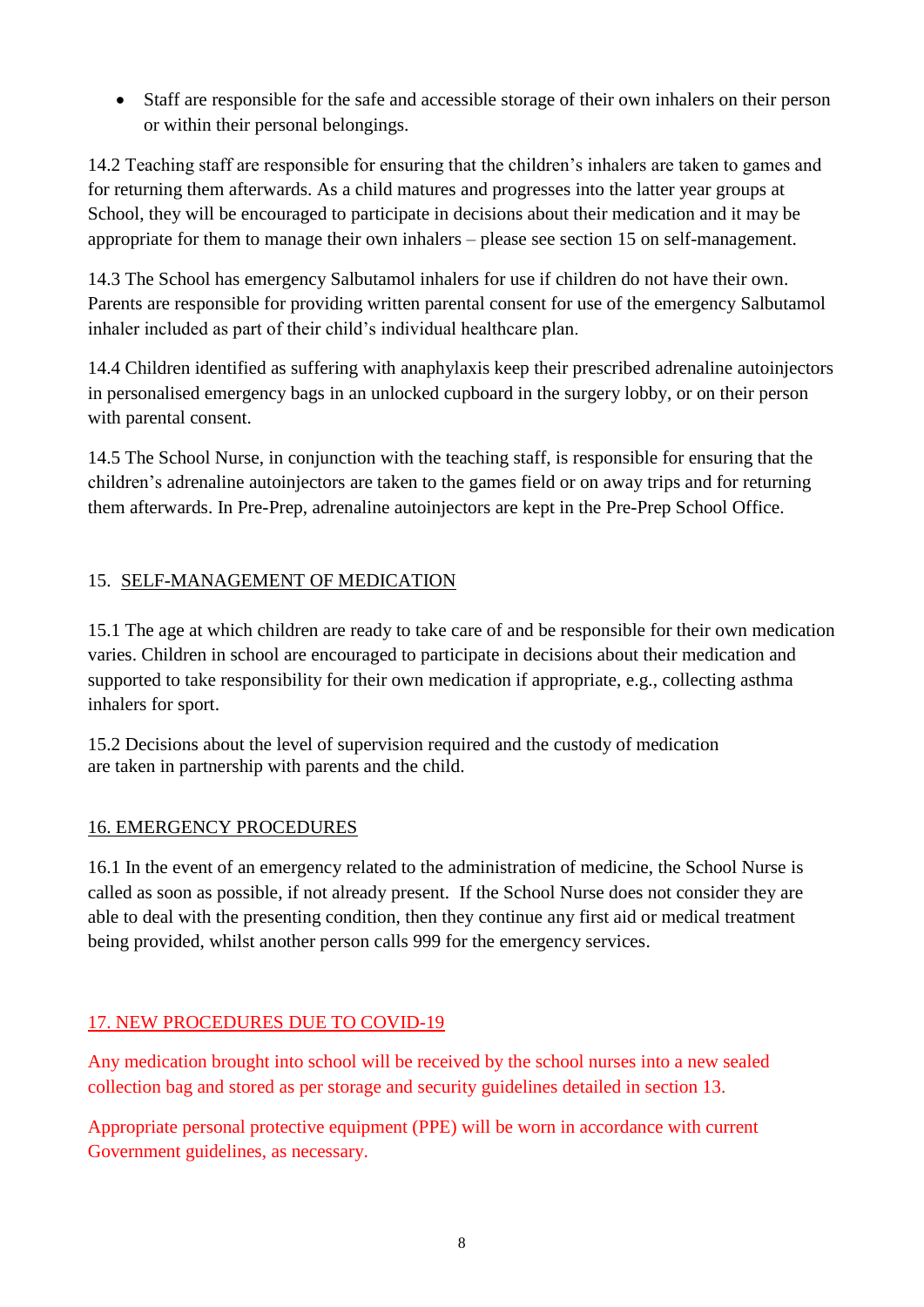This policy can be made available in large print or other accessible format if required.

| <b>Authorised by</b>                |                                                          |
|-------------------------------------|----------------------------------------------------------|
|                                     | C Kay                                                    |
|                                     | <b>Chair of Governance &amp; Compliance</b><br>Committee |
| <b>Date</b> $23^{rd}$ November 2021 |                                                          |
| <b>Approved by</b>                  |                                                          |
|                                     | M Pyper                                                  |
|                                     | <b>Chair of Governors</b>                                |
| Date 23rd November 2021             |                                                          |
|                                     |                                                          |
| <b>Last Reviewed</b>                | November 2020                                            |
| <b>Next Review</b>                  | November 2022                                            |